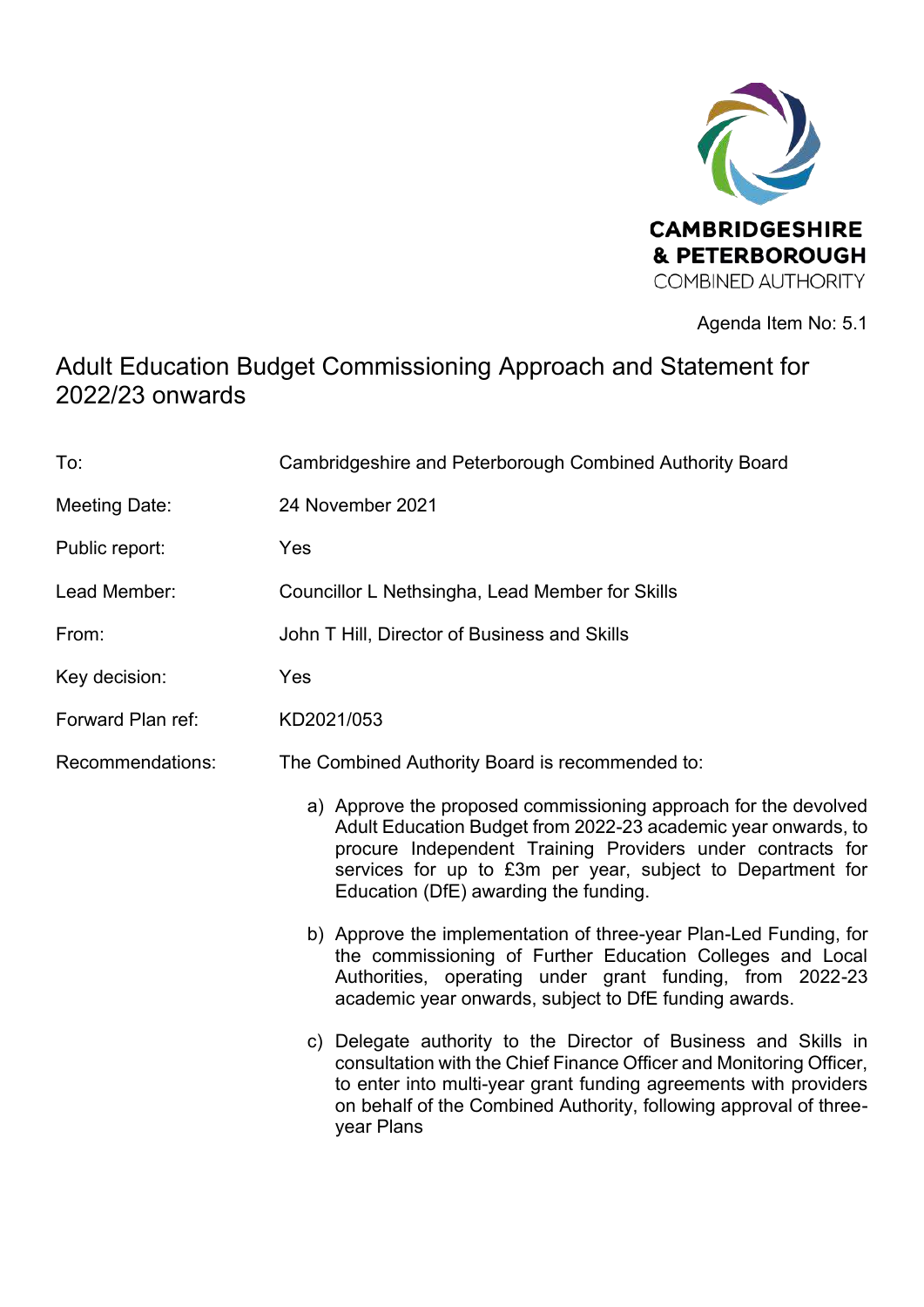|                      | d) Delegate authority to the Director of Business and Skills in<br>consultation with the Chief Finance Officer and Monitoring Officer,<br>to enter into contracts for services with Independent Training<br>Providers on behalf of the Combined Authority, following<br>conclusion of the commissioning process outlined in this report. |  |  |
|----------------------|------------------------------------------------------------------------------------------------------------------------------------------------------------------------------------------------------------------------------------------------------------------------------------------------------------------------------------------|--|--|
| Voting arrangements: | A simple majority of all Members present and voting                                                                                                                                                                                                                                                                                      |  |  |
|                      | Any vote in favour must include the vote of the Mayor, or the Deputy                                                                                                                                                                                                                                                                     |  |  |

Mayor acting in place of the Mayor, to be carried.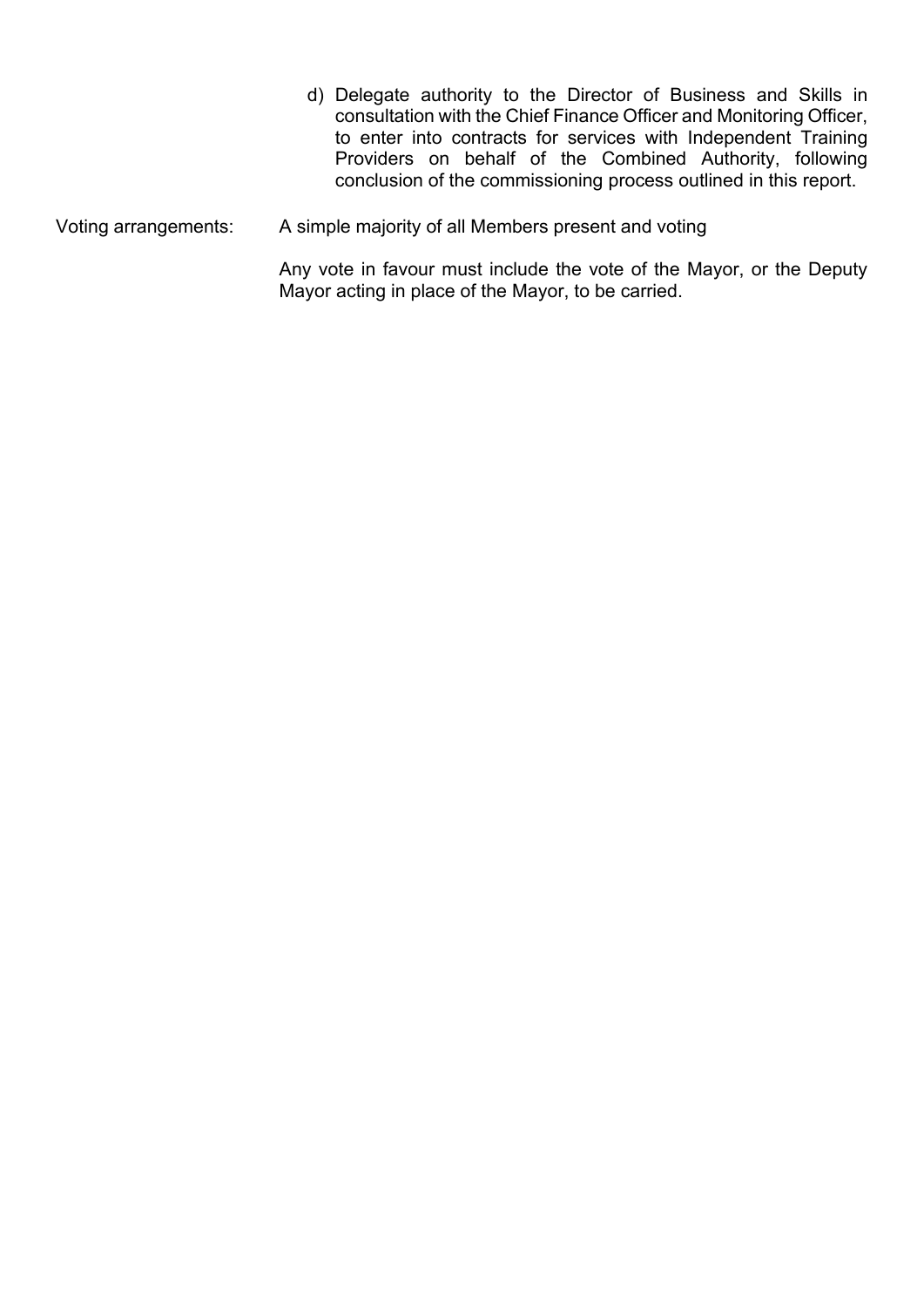# 1. Purpose

- 1.1 The Board's approval is sought for the proposed commissioning approach, to undertake an open and competitive tendering process to procure Independent Training Providers (ITPs) for delivery of training courses. Funding of up to £3m of devolved Adult Education Budget (AEB) and National Skills Fund (NSF) will be awarded under Contracts for Services with providers, for a five-year period from 1 August 2022 to 31 July 2027.
- 1.2 The Board's approval is also sought to implement a three-year, Plan-Led Funding process for grant funded providers. This includes Further Education Colleges, Sixth-Form Colleges and local authority providers of adult education.
- 1.3 The Board is invited to delegate authority to the Director of Business and Skills to enter into grant agreements and contracts for the Adult Education Budget and/or National Skills Fund for a five-year period from 1 August 2022 to 31 July 2027.
- 1.4 These proposals were considered by the Skills Committee on 10 November 2021. Following discussion, the Committee resolved unanimously to recommend the proposals to the Combined Authority Board for approval.
- 1.5 The report and appendices presented to the Skills Committee can be viewed via the link below:

[AEB Commissioning Statement and Approach 2022-23](https://cambridgeshirepeterboroughcagov.cmis.uk.com/Document.ashx?czJKcaeAi5tUFL1DTL2UE4zNRBcoShgo=9RNICUycFr3SKeuCOaSIMlDYQpQV5ugr19xjFuH%2bd6%2bKV%2bHsV%2bvovg%3d%3d&rUzwRPf%2bZ3zd4E7Ikn8Lyw%3d%3d=pwRE6AGJFLDNlh225F5QMaQWCtPHwdhUfCZ%2fLUQzgA2uL5jNRG4jdQ%3d%3d&mCTIbCubSFfXsDGW9IXnlg%3d%3d=hFflUdN3100%3d&kCx1AnS9%2fpWZQ40DXFvdEw%3d%3d=hFflUdN3100%3d&uJovDxwdjMPoYv%2bAJvYtyA%3d%3d=ctNJFf55vVA%3d&FgPlIEJYlotS%2bYGoBi5olA%3d%3d=NHdURQburHA%3d&d9Qjj0ag1Pd993jsyOJqFvmyB7X0CSQK=ctNJFf55vVA%3d&WGewmoAfeNR9xqBux0r1Q8Za60lavYmz=ctNJFf55vVA%3d&WGewmoAfeNQ16B2MHuCpMRKZMwaG1PaO=ctNJFf55vVA%3d) 

#### 2. Considerations

2.1 There was a question from the Overview and Scrutiny Committee, which asked about the linkages between the AEB Commissioning approach and the Loneliness Strategy. A verbal response was provided by the Chair at the meeting as follows:

 Loneliness is a universal public health issue that significantly impacts health and wellbeing and generates demand for social care and health services. It is indeed recognised that Adult Education does play a role to support individuals and communities to make social connections, and for individuals to build their social and communication skills, confidence, and self-belief. Colleges and Adult Learning Centres also play a vital role as civic institutions, providing a neutral and trusted space for citizens from diverse backgrounds to meet in the pursuit of learning.

 The Department for Media, Culture and Sport, published the Loneliness Strategy under Theresa May's government and to note that this is, in fact not referenced in the report. However, the wider outcomes of adult education in improving the quality of life for individuals and the community are well-documented in academic research and national best-practice. Therefore, the AEB Commissioning Statement will reference the wider outcomes of both formal and informal learning, in helping to address wider societal issues. These include:

- tackling loneliness
- improving community connection and cohesion
- enhancing civic engagement through volunteering
- environmental sustainability awareness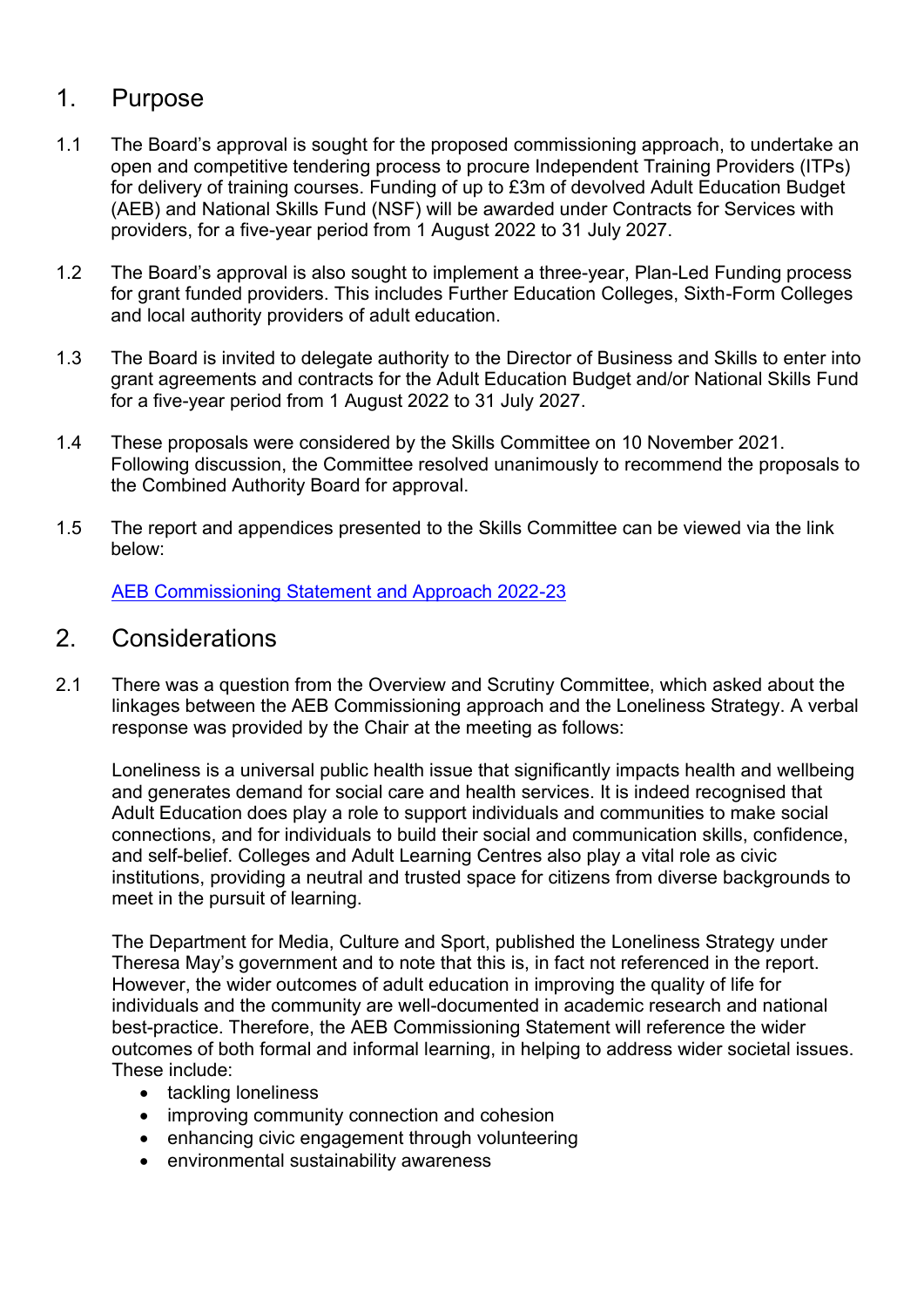- boosting mental health and wellbeing
- creating 'cultural' buzz' in communities through increasing foot-fall
- raising aspirations by connecting citizens to opportunities.

 Employment is also a lifeline for social contact. The role of good jobs in addressing loneliness and supporting good mental health is also well documented in research literature and AEB commissioning will continue to fund skills support for the unemployed through both grant-funded colleges and adult and community institutes and commissioned training providers.

- 2.2 In response to the report, members asked several questions about the approach to Community Learning. Officers explained that AEB funding is planned based on an 80:20 split - 80 per cent Adult Skills qualifications and 20 per cent Community Learning. Local Authority providers – City College Peterborough and Cambridgeshire Skills are commissioned to deliver Community Learning, both accredited and informal learning across the sub-region. Officers will co-produce with the two local authorities, a clearer definition of the four different categories of Community Learning to better align with the Employment and Skills Strategy, which are:
	- Personal and Community Development Learning (PCDL)
	- Neighbourhood Learning in Deprived Communities (NLDC)
	- Family Literacy, Language and Numeracy (FLLN)
	- Wider Family Learning (WFL)
- 2.3 A question about Community Learning in Village Colleges was raised and officers advised, these are funded via a sub-contract via Cambridgeshire County Council and would be considered as part of the AEB Evaluation and upcoming review of subcontracting. It was noted that a shift to three-year Plan-Led Funding would also help provide greater certainty to colleges and providers, including Village Colleges, to enable greater investment in curriculum and infrastructure.
- 2.4 There were several questions from Members about how businesses and employers have input into the Commissioning approach. Officers advised that business input is an ongoing process and has been provided through the Employment and Skills Board in it's advisory capacity and also the conversations with business as part of the Employment and Skills Strategy consultation.
- 2.5 A question was asked about SMEs in Fenland and other rural areas, who may not be accessing skills training to grow. Officers mentioned that a 'cold-spot' analysis is underway, looking at gaps in provision and this would inform future commissioning. Skills brokerage is provided by Growth Works for Skills, which continues to support SMEs with skills needs. There is also a need to build capacity to create new provision, such as the new training centre in Chatteris, where an investment from Local Growth Fund in a new building will open further skills support in Fenland. There is also work underway to look at gaps in Ely and St Neots. In addition, discussions with Fenland District Council to look at a Levelling Up Fund submission for enhancing FE capacity in Wisbech.
- 2.6 A member raised a question about the importance of volunteering in building strong communities and ensuring there are progression opportunities for the low skilled. Officers